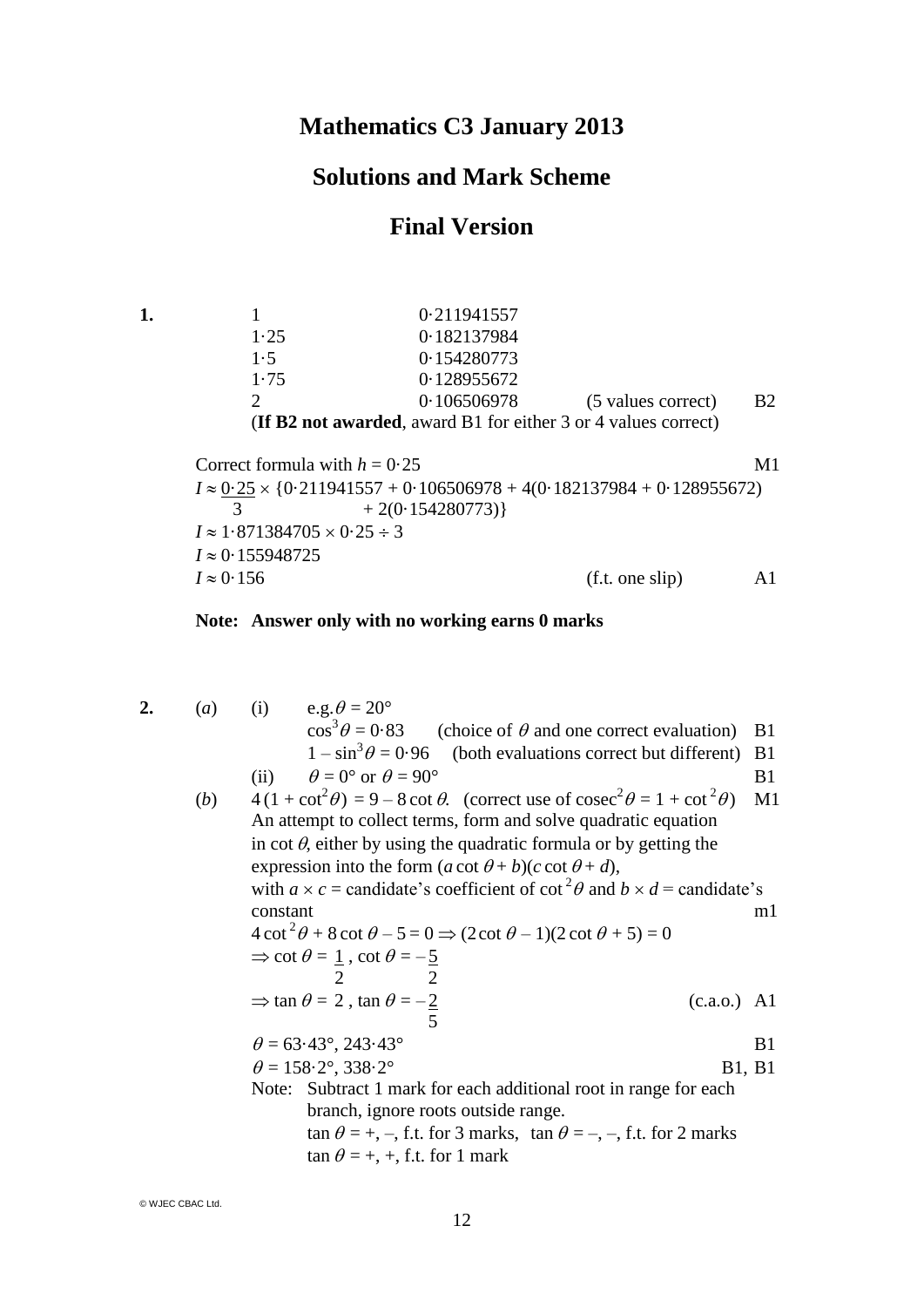$$
3. \qquad \qquad
$$

3. (a) 
$$
\frac{d(2y^3)}{dx} = 6y^2 \frac{dy}{dx}
$$

$$
\frac{d(5x^4y)}{dx} = 5x^4 \frac{dy}{dx} + 20x^3y
$$
 B1

$$
\frac{d}{dx}(x^3) = 3x^2, \frac{d}{dx}(7) = 0
$$

$$
\frac{dy}{dx} = \frac{20x^3y + 3x^2}{6y^2 - 5x^4}
$$
 (o.e.) (c.a.o.) B1

(b) (i) candidate's *x*-derivative = 
$$
3t^2
$$
  
candidate's *y*-derivative =  $4t^3 + 35t^4$  B1

$$
\underline{dy} = \underline{candidate's y-derivative} \qquad \qquad \text{M1}
$$
\n
$$
dx = \underline{candidate's x-derivative}
$$

$$
\frac{dy}{dx} = \frac{4t^3 + 35t^4}{3t^2}
$$
 (c.a.o.) A1

(ii) 
$$
\frac{d}{dt} \left( \frac{dy}{dx} \right) = \frac{4 + 70t}{3}
$$
 (o.e.)

Use of 
$$
\frac{d^2y}{dx^2} = \frac{d}{dt} \left( \frac{dy}{dx} \right) \div \frac{dx}{dt}
$$
  
(f.t. candidate's expression for  $\frac{dy}{dx}$ ) M1

d*x* d 2 *y* = 4 + 70*t* (o.e.) A1 d*x* 9*t* 2 2

(iii) An attempt to solve  $t^3 - 5 = 3$  and substitution of answer in candidate's expression for  $\frac{d^2y}{dx^2}$  M1  $dx^2$ 

$$
\frac{d^2y}{dx^2} = 4
$$
 (c.a.o.) A1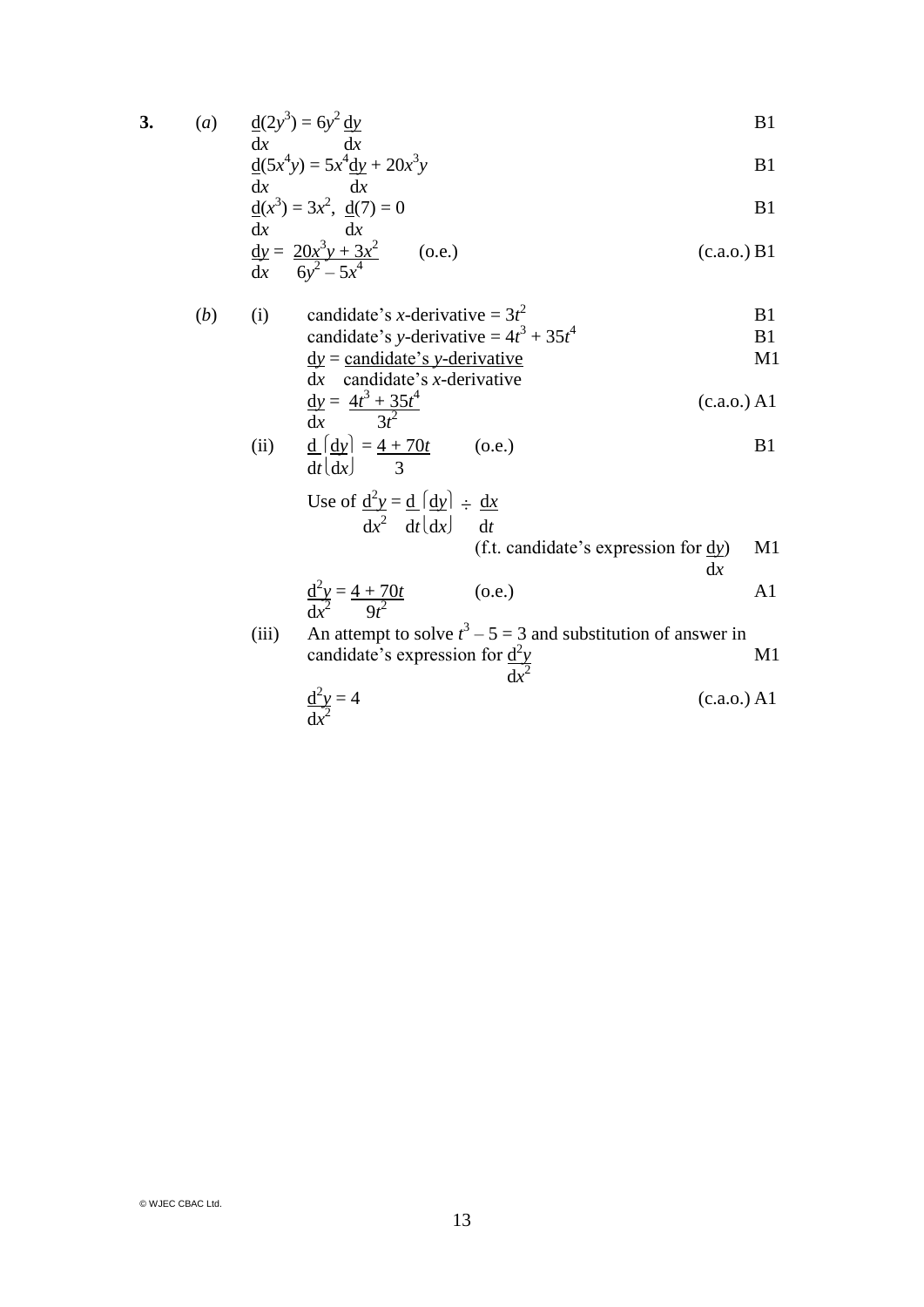**4.** (*a*)



| Correct shape for $y = \ln x$ , including the fact that the y-axis is an |    |
|--------------------------------------------------------------------------|----|
| asymptote at $-\infty$                                                   |    |
| A straight line with positive intercept and negative gradient            |    |
| intersecting once with $y = \ln x$ in the first quadrant.                | R1 |
| Equation has one root<br>(c.a.0.)                                        | R1 |
|                                                                          |    |
|                                                                          |    |

(*b*)  $x_0 = 4.7$  $x_1 = 4.726218746$  ( $x_1$  correct, at least 5 places after the point) B1 *x*<sup>2</sup> = 4·723437268 *x*<sup>3</sup> = 4·723731615  $x_4 = 4.723700458 = 4.72370$  ( $x_4$  correct to 5 decimal places) B1 Let  $h(x) = \ln x + 2x - 11$ An attempt to check values or signs of  $h(x)$  at  $x = 4.723695$ ,  $x = 4.723705$  M1  $h(4.723695) = -1.87 \times 10^{-5} < 0, h(4.723705) = 3.45 \times 10^{-6} > 0$  A1 Change of sign  $\Rightarrow \alpha = 4.72370$  correct to five decimal places A1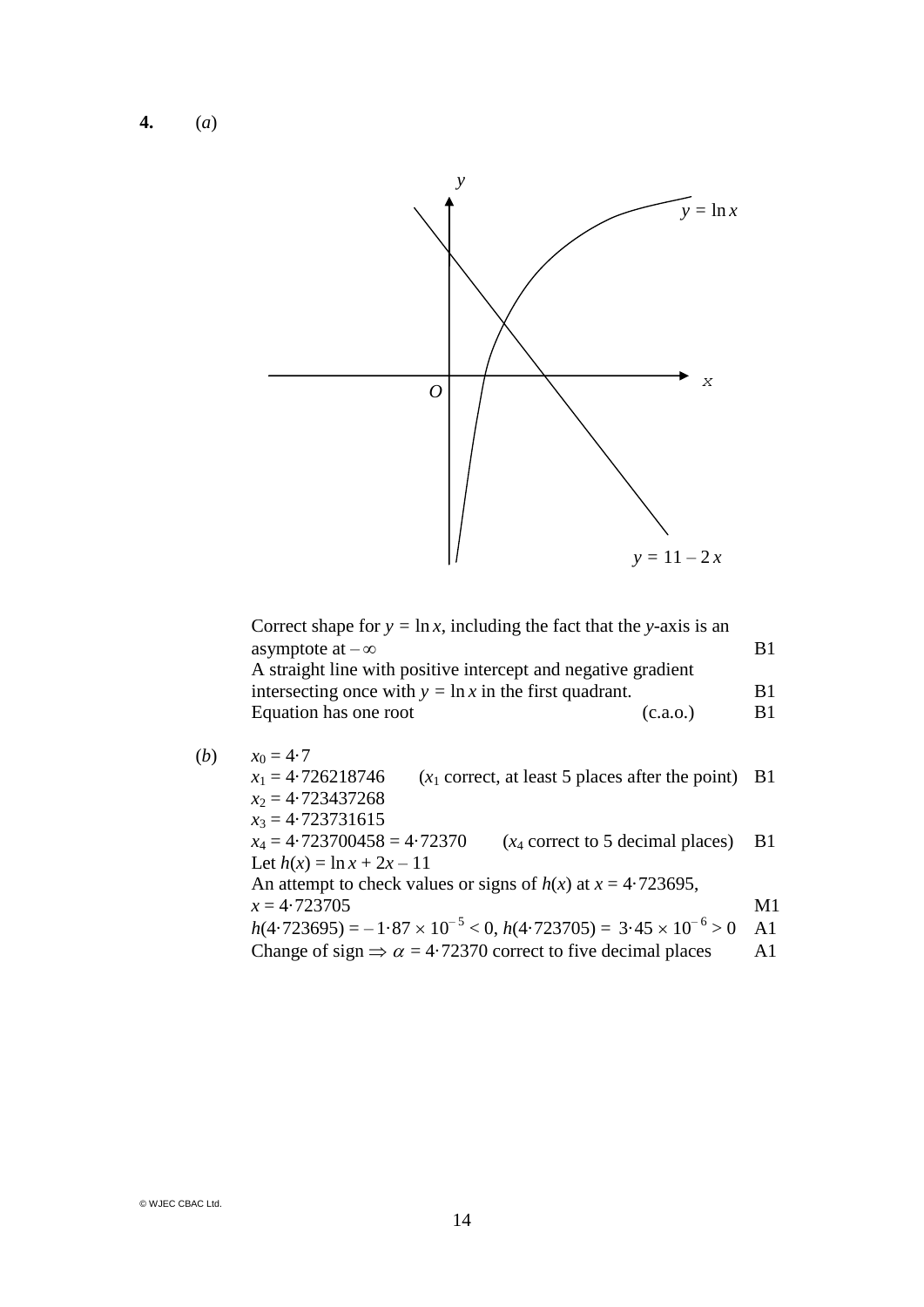$$
5. (a)
$$

(i) 
$$
\frac{dy}{dx} = \frac{1}{2} \times (5x^2 - 3x)^{-1/2} \times f(x)
$$
  $(f(x) \neq 1)$  M1

$$
\frac{dy}{dx} = \frac{1}{2} \times (5x^2 - 3x)^{-1/2} \times (10x - 3)
$$

(ii) 
$$
\frac{dx}{dx} = \frac{\pm 7}{\sqrt{(1 - (7x)^2)}}
$$
 or  $\frac{1}{\sqrt{(1 - (7x)^2)}}$  or  $\frac{7}{\sqrt{(1 - 7x^2)}}$  M1

$$
\frac{dy}{dx} = \frac{7}{\sqrt{(1 - 49x^2)}}
$$

(iii) 
$$
\frac{dy}{dx} = e^{3x} \times f(x) + \ln x \times g(x)
$$
 M1

$$
\frac{dy}{dx} = e^{3x} \times f(x) + \ln x \times g(x)
$$
\n
$$
\frac{dy}{dx} = \frac{e^{3x}}{x} + 3e^{3x} \ln x
$$
\n
$$
\frac{dy}{dx} = \frac{e^{3x}}{x} + 3e^{3x} \ln x
$$
\n
$$
\frac{dy}{dx} = \frac{e^{3x}}{x} + 3e^{3x} \ln x
$$
\n
$$
\frac{dy}{dx} = \frac{e^{3x}}{x} + 3e^{3x} \ln x
$$
\n
$$
\frac{dy}{dx} = \frac{e^{3x}}{x} + 3e^{3x} \ln x
$$
\n
$$
\frac{dy}{dx} = \frac{e^{3x}}{x} + 3e^{3x} \ln x
$$
\n
$$
\frac{dy}{dx} = \frac{e^{3x}}{x} + 3e^{3x} \ln x
$$
\n
$$
\frac{dy}{dx} = \frac{e^{3x}}{x} + 3e^{3x} \ln x
$$
\n
$$
\frac{dy}{dx} = \frac{e^{3x}}{x} + 3e^{3x} \ln x
$$
\n
$$
\frac{dy}{dx} = \frac{e^{3x}}{x} + 3e^{3x} \ln x
$$
\n
$$
\frac{dy}{dx} = \frac{e^{3x}}{x} + 3e^{3x} \ln x
$$
\n
$$
\frac{dy}{dx} = \frac{e^{3x}}{x} + 3e^{3x} \ln x
$$
\n
$$
\frac{dy}{dx} = \frac{e^{3x}}{x} + 3e^{3x} \ln x
$$
\n
$$
\frac{dy}{dx} = \frac{e^{3x}}{x} + 3e^{3x} \ln x
$$
\n
$$
\frac{dy}{dx} = \frac{e^{3x}}{x} + 3e^{3x} \ln x
$$
\n
$$
\frac{dy}{dx} = \frac{e^{3x}}{x} + 3e^{3x} \ln x
$$
\n
$$
\frac{dy}{dx} = \frac{e^{3x}}{x} + 3e^{3x} \ln x
$$
\n
$$
\frac{dy}{dx} = \frac{e^{3x}}{x} + 3e^{3x} \ln x
$$
\n
$$
\frac{dy}{dx} = \frac{e^{3x}}{x} + 3e
$$

(b) 
$$
\frac{d}{dx}(\cot x) = \frac{\sin x \times m \sin x - \cos x \times k \cos x}{\sin^2 x}
$$
  $(m = 1, -1, k = 1, -1)$  M1  
\n
$$
\frac{d}{dx}(\cot x) = \frac{\sin x \times (-\sin x) - \cos x \times (\cos x)}{\sin^2 x}
$$
 A1  
\n
$$
\frac{d}{dx}(\cot x) = \frac{-\sin^2 x - \cos^2 x}{\sin^2 x}
$$
  
\n
$$
\frac{d}{dx}(\cot x) = \frac{-1}{\sin^2 x} = -\csc^2 x
$$
 (convincing) A1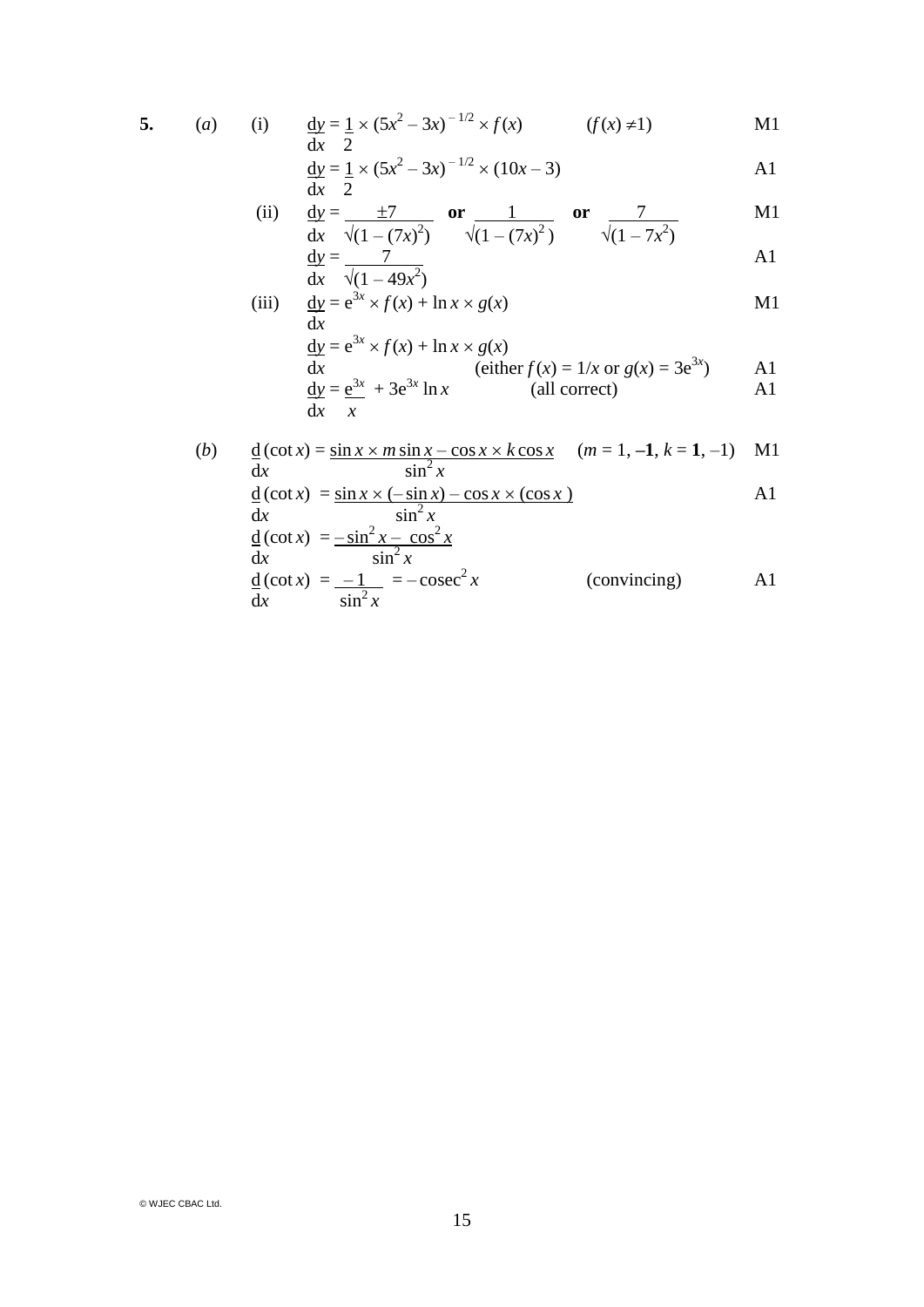6. (a) (i) 
$$
\int \cos\left(\frac{4x+5}{3}\right) dx = k \times \sin\left(\frac{4x+5}{3}\right) + c
$$
  $(k = 1, \frac{4}{3}, \frac{3}{4}, -\frac{3}{4}, \frac{1}{4})$   
M1

$$
\int \cos\left(\frac{4x+5}{3}\right) dx = \frac{3}{4} \times \sin\left(\frac{4x+5}{3}\right) + c
$$
 A1

(ii) 
$$
\int e^{2x+9} dx = k \times e^{2x+9} + c
$$
   
  $\int e^{2x+9} dx = \frac{1}{2} \times e^{2x+9} + c$    
  $\int e^{2x+9} dx = \frac{1}{2} \times e^{2x+9} + c$ 

(iii) 
$$
\int \frac{3}{(7-2x)^6} dx = \frac{3}{-5k} \times (7-2x)^{-5} + c \qquad (k = 1, 2, -2, -\frac{1}{2})
$$
  
\n
$$
\int \frac{3}{(7-2x)^6} dx = \frac{3}{-5 \times -2} \times (7-2x)^{-5} + c
$$

### **Note: The omission of the constant of integration is only penalised once**.

(b) 
$$
\int \frac{1}{3x-4} dx = k \times \ln |3x-4| \qquad (k = 1, 3, \frac{1}{3}) \qquad \text{M1}
$$

$$
\int \frac{1}{3x-4} dx = \begin{bmatrix} 1/3 \times \ln |3x-4| \\ 1 \end{bmatrix}
$$

A correct method for substitution of limits 2, 44, in an

expression of the form  $k \times \ln |3x - 4|$   $(k = 1, 3, \frac{1}{3})$  m1  $44$ 

$$
\int_{2}^{44} \frac{1}{3x - 4} dx = \ln 4
$$
 (c.a.o.) A1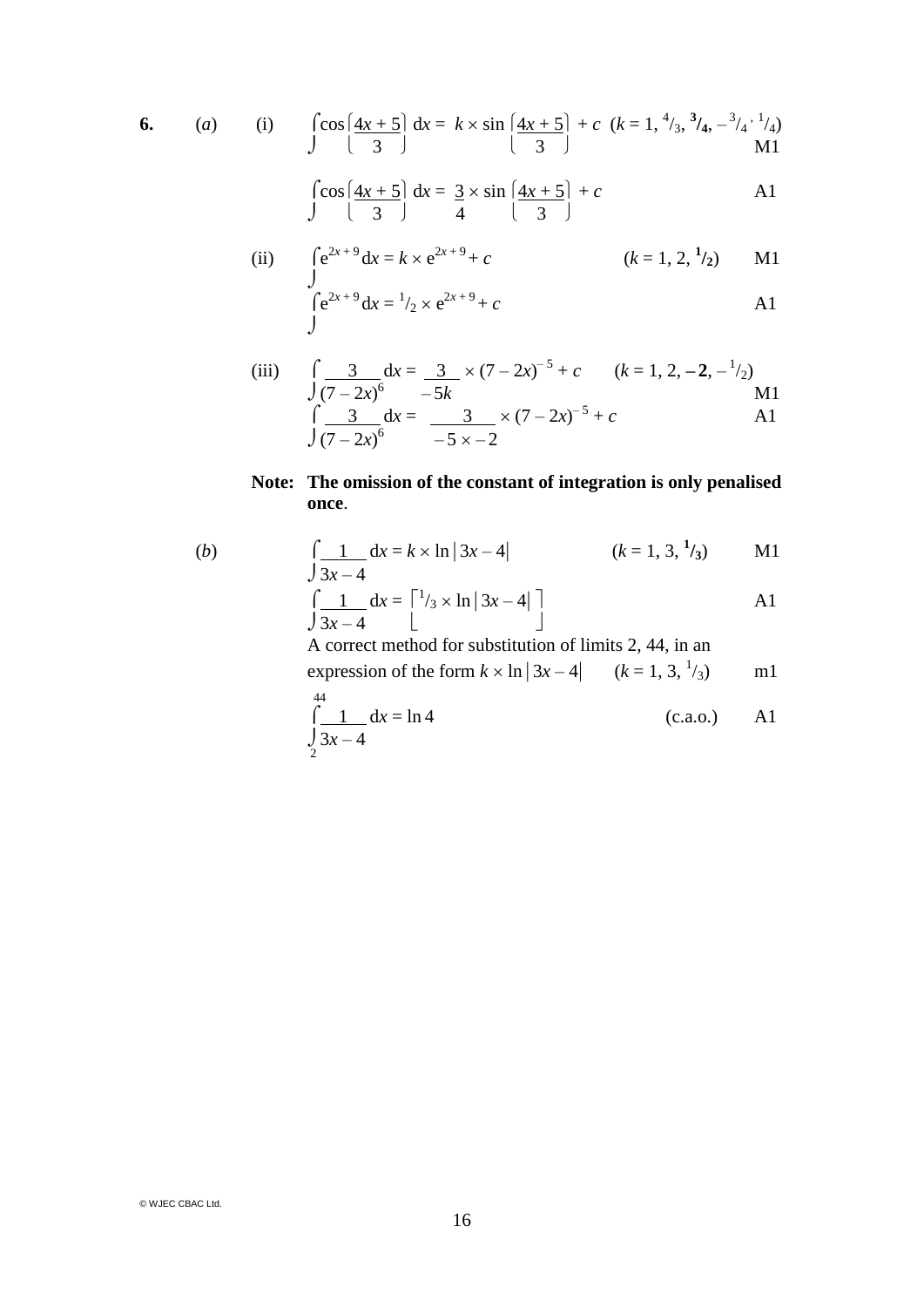| $\left( a\right)$ | Trying to solve either $3x - 4 > 5$ or $3x - 4 < -5$ |                        | M1 |
|-------------------|------------------------------------------------------|------------------------|----|
|                   | $3x-4>5 \Rightarrow x>3$                             |                        |    |
|                   | $3x-4 < -5 \Rightarrow x < -\frac{1}{3}$             | (both inequalities) A1 |    |
|                   | Required range: $x < -\frac{1}{3}$ or $x > 3$        | (f.t. one slip)        | Al |

#### **Alternative mark scheme**

 $(3x-4)^2 > 25$  (squaring both sides, forming and trying to solve quadratic) M1 Critical values  $x = -\frac{1}{3}$  and  $x = 3$  A1 Required range:  $x < -\frac{1}{3}$  or  $x > 3$  (f.t. one slip in critical values) A1

$$
(b) (i)
$$



(ii) 
$$
a = -2
$$
  
\n $b = -4$  B1

G<sub>1</sub>

**8.** (*a*)  $y + 2 = \ln(4x + 5)$  B1 An attempt to express candidate's equation as an exponential equation  $M1$ <br> $\Delta$ 1  $(x^{y+2} - 5)$  $(f \cdot \text{one } \text{clip})$ 

$$
x = \frac{(e^{x} - 5)}{4}
$$
 (1.1. one strip)  
\n
$$
f^{-1}(x) = \frac{(e^{x+2} - 5)}{4}
$$
 (1.1. one slip)  
\n(1.1. one slip)  
\nA1

(b) 
$$
D(f^{-1}) = [-2, \infty)
$$
 B1